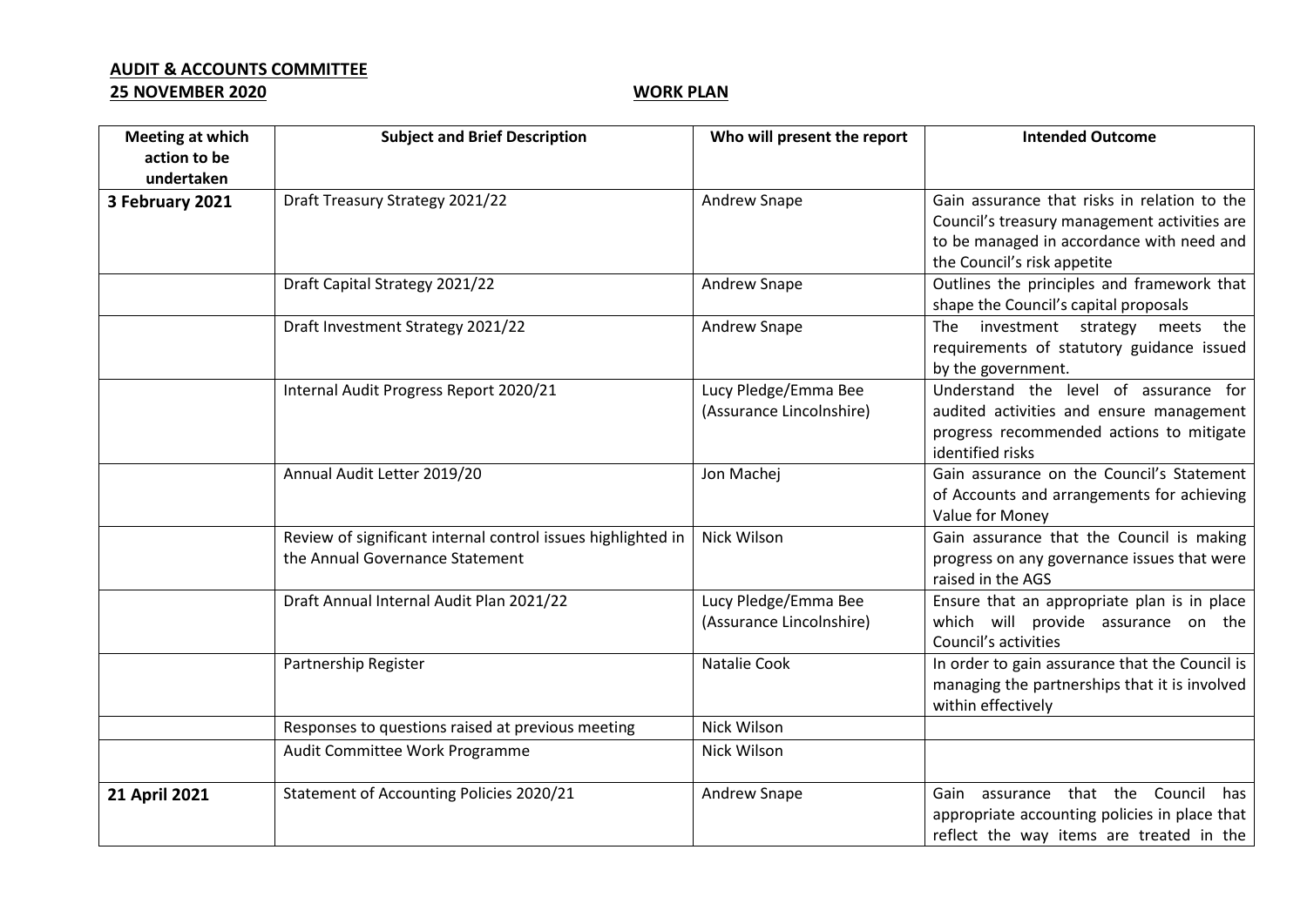|                  |                                                                |                      | annual Statement of Accounts                                                                                                                                                                                                                                                                                                 |
|------------------|----------------------------------------------------------------|----------------------|------------------------------------------------------------------------------------------------------------------------------------------------------------------------------------------------------------------------------------------------------------------------------------------------------------------------------|
|                  | IAS19 Pension Assumptions 2020/21                              | Andrew Snape         | that<br>the<br>pension<br>Gain<br>assurance<br>assumptions used by the actuary to produce<br>the figures in the Statement of Accounts are<br>appropriate for the Council's circumstances                                                                                                                                     |
|                  | Property, Plant and Equipment Valuation Assumptions<br>2020/21 | Andrew Snape         | Gain assurance that the assumptions used<br>by the Council's valuers to produce the<br>figures in the Statement of Accounts are<br>appropriate for the Council's circumstances                                                                                                                                               |
|                  | <b>Counter-Fraud Activity Report</b>                           | Nick Wilson          | Gain assurance that counter-fraud activity is<br>appropriately targeted and effective                                                                                                                                                                                                                                        |
|                  | Risk Management report                                         | <b>Richard Bates</b> | Gain assurance that appropriate<br>risk<br>management arrangements are in place                                                                                                                                                                                                                                              |
|                  | External Audit Plan for 2020/21 Accounts                       | TBC (Mazars)         | Ensure that an appropriate plan is in place<br>which will provide assurance on the<br>Council's Statement of Accounts, Value for<br>Money arrangements and Grant claims                                                                                                                                                      |
|                  | <b>Fraud Risk Assessment</b>                                   | Nick Wilson          | Gain assurance that the Council understands<br>its fraud risks and that actions are put in<br>place to address them                                                                                                                                                                                                          |
|                  | Responses to questions raised at previous meeting              | Nick Wilson          |                                                                                                                                                                                                                                                                                                                              |
|                  | Audit Committee Work Programme                                 | Nick Wilson          |                                                                                                                                                                                                                                                                                                                              |
| <b>July 2021</b> | Treasury Management Outturn Report 2020/21                     | Andrew Snape         | Gain assurance that treasury management<br>activities were in line with the Treasury<br>Management Strategy for the past financial<br>year                                                                                                                                                                                   |
|                  | External Audit - Audit Completion Report 2020/21               | TBC (Mazars)         | To gain assurance that the Council's<br>Statement of Accounts are a true and fair<br>representation of the Council's financial<br>performance for the previous financial year<br>and financial standing as at the Balance<br>Sheet date, and that the Council has<br>effective arrangements for achieving Value<br>for Money |
|                  | Statement of Accounts 2020/21 & Annual Governance<br>Statement | Nick Wilson          | Gain assurance on the integrity of financial<br>reporting                                                                                                                                                                                                                                                                    |
|                  |                                                                |                      |                                                                                                                                                                                                                                                                                                                              |